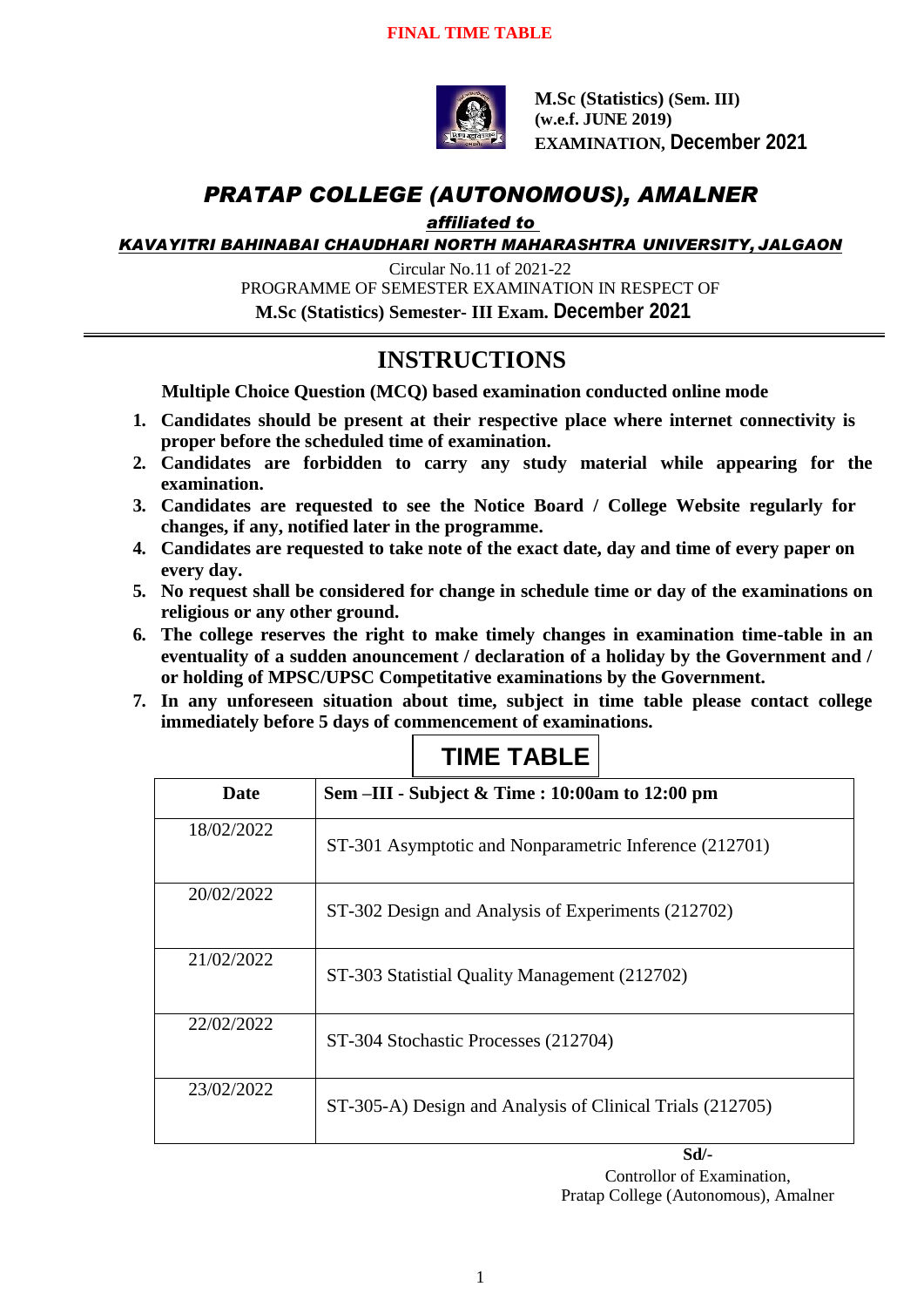#### **FINAL TIME TABLE**



**M.Sc (Microbiolgy) (SEM III) (w.e.f. JUNE 2019) EXAMINATION, December 2021**

#### *PRATAP COLLEGE (AUTONOMOUS), AMALNER*

#### *affiliated to*

*KAVAYITRI BAHINABAI CHAUDHARI NORTH MAHARASHTRA UNIVERSITY, JALGAON*

Circular No.11 of 2021-22

PROGRAMME OF SEMESTER EXAMINATION IN RESPECT OF

**M.Sc (Microbiology) Semester- III Exam. December 2021**

#### **INSTRUCTIONS**

**Multiple Choice Question (MCQ) based examination conducted online mode**

- **1. Candidates should be present at their respective place where internet connectivity is proper before the scheduled time of examination.**
- **2. Candidates are forbidden to carry any study material while appearing for the examination.**
- **3. Candidates are requested to see the Notice Board / College Website regularly for changes, if any, notified later in the programme.**
- **4. Candidates are requested to take note of the exact date, day and time of every paper on every day.**
- **5. No request shall be considered for change in schedule time or day of the examinations on religious or any other ground.**
- **6. The college reserves the right to make timely changes in examination time-table in an eventuality of a sudden anouncement / declaration of a holiday by the Government and / or holding of MPSC/UPSC Competitative examinations by the Government.**
- **7. In any unforeseen situation about time, subject in time table please contact college immediately before 5 days of commencement of examinations.**

# **TIME TABLE**

| Date       | Sem –III - Subject & Time : 10:00am to 12:00 pm        |
|------------|--------------------------------------------------------|
| 18/02/2022 | MB-301 Applied and Environmental Microbiology (242701) |
| 20/02/2022 | MB-302 Molecular Biology and Bioinformatics (242702)   |
| 21/02/2022 | MB-303 Pharmaceutical Microbiology (242703)            |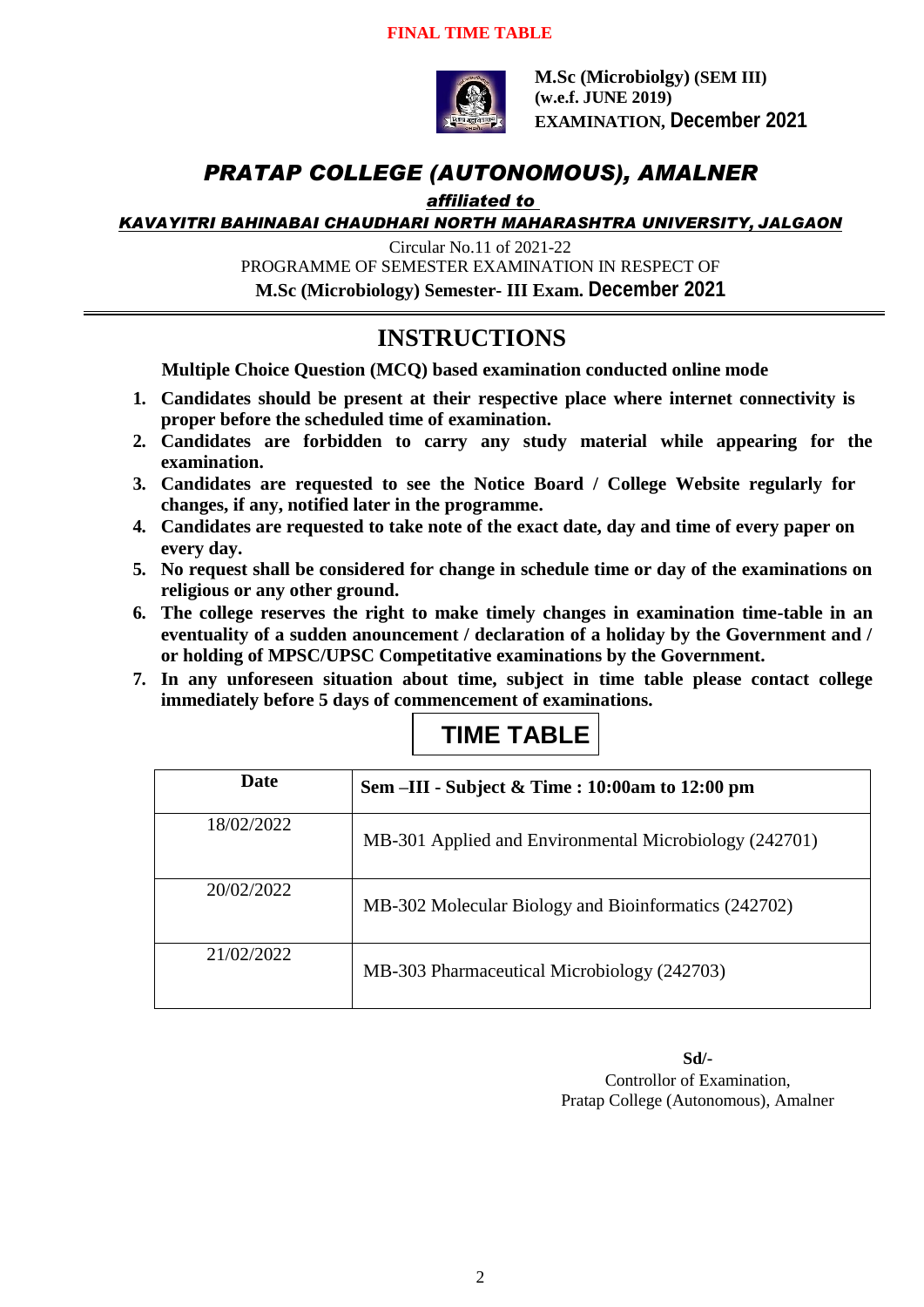

**M.Sc (Botany) (Sem.III) (w.e.f. JUNE 2019) EXAMINATION, December 2021**

#### *PRATAP COLLEGE (AUTONOMOUS), AMALNER*

#### *affiliated to*

*KAVAYITRI BAHINABAI CHAUDHARI NORTH MAHARASHTRA UNIVERSITY, JALGAON*

Circular No.11 of 2021-22

PROGRAMME OF SEMESTER EXAMINATION IN RESPECT OF

**M.Sc (Botany) Semester- III EXAMINATION, December 2021**

#### **INSTRUCTIONS**

**Multiple Choice Question (MCQ) based examination conducted online mode**

- **1. Candidates should be present at their respective place where internet connectivity is proper before the scheduled time of examination.**
- **2. Candidates are forbidden to carry any study material while appearing for the examination.**
- **3. Candidates are requested to see the Notice Board / College Website regularly for changes, if any, notified later in the programme.**
- **4. Candidates are requested to take note of the exact date, day and time of every paper on every day.**
- **5. No request shall be considered for change in schedule time or day of the examinations on religious or any other ground.**
- **6. The college reserves the right to make timely changes in examination time-table in an eventuality of a sudden anouncement / declaration of a holiday by the Government and / or holding of MPSC/UPSC Competitative examinations by the Government.**
- **7. In any unforeseen situation about time, subject in time table please contact college immediately before 5 days of commencement of examinations.**

# **TIME TABLE**

| Day & Date | Sem –III - Subject & Time : 10:00am to 12:00 pm         |
|------------|---------------------------------------------------------|
| 18/02/2022 | BOT-301 Gymnosperm and Palaeobotany (141701)            |
| 20/02/2022 | BOT-302 Plant Biotechnology and Bioinformatics (141702) |
| 21/02/2022 | BOT-303-D) Angiosperm Taxonomy Special Paper (141703)   |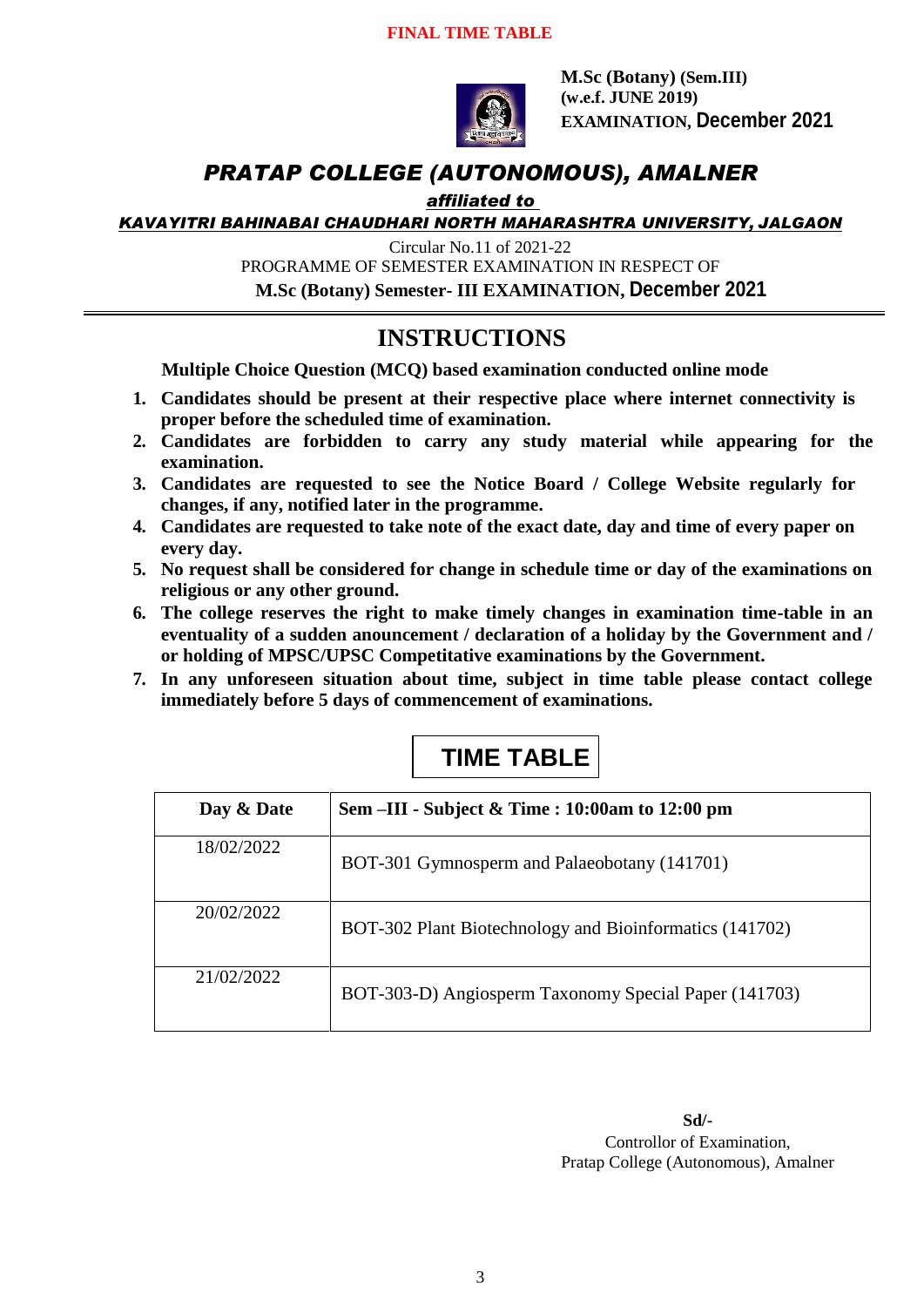

**M.Sc (Computer Science) (w.e.f. JUNE 2019) (Sem.III) EXAMINATION, December 2021**

# *PRATAP COLLEGE (AUTONOMOUS), AMALNER*

*affiliated to* 

*KAVAYITRI BAHINABAI CHAUDHARI NORTH MAHARASHTRA UNIVERSITY, JALGAON*

Circular No.11 of 2021-22 PROGRAMME OF SEMESTER EXAMINATION IN RESPECT OF **M.Sc (Computer Science) Semester- III Exam. December 2021**

#### **INSTRUCTIONS**

**Multiple Choice Question (MCQ) based examination conducted online mode**

- **1. Candidates should be present at their respective place where internet connectivity is proper before the scheduled time of examination.**
- **2. Candidates are forbidden to carry any study material while appearing for the examination.**
- **3. Candidates are requested to see the Notice Board / College Website regularly for changes, if any, notified later in the programme.**
- **4. Candidates are requested to take note of the exact date, day and time of every paper on every day.**
- **5. No request shall be considered for change in schedule time or day of the examinations on religious or any other ground.**
- **6. The college reserves the right to make timely changes in examination time-table in an eventuality of a sudden anouncement / declaration of a holiday by the Government and / or holding of MPSC/UPSC Competitative examinations by the Government.**
- **7. In any unforeseen situation about time, subject in time table please contact college immediately before 5 days of commencement of examinations.**

| Day & Date | Sem –III - Subject & Time : 10:00am to 12:00 pm  |
|------------|--------------------------------------------------|
| 18/02/2022 | CS-301 Software Engineering (252701)             |
| 20/02/2022 | CS-302 Optimization of Algorithm (252702)        |
| 21/02/2022 | CS-303 Advanced Java Programming (252703)        |
| 22/02/2022 | CS-304 Windows, WCF and WPF Programming (252704) |

### **TIME TABLE**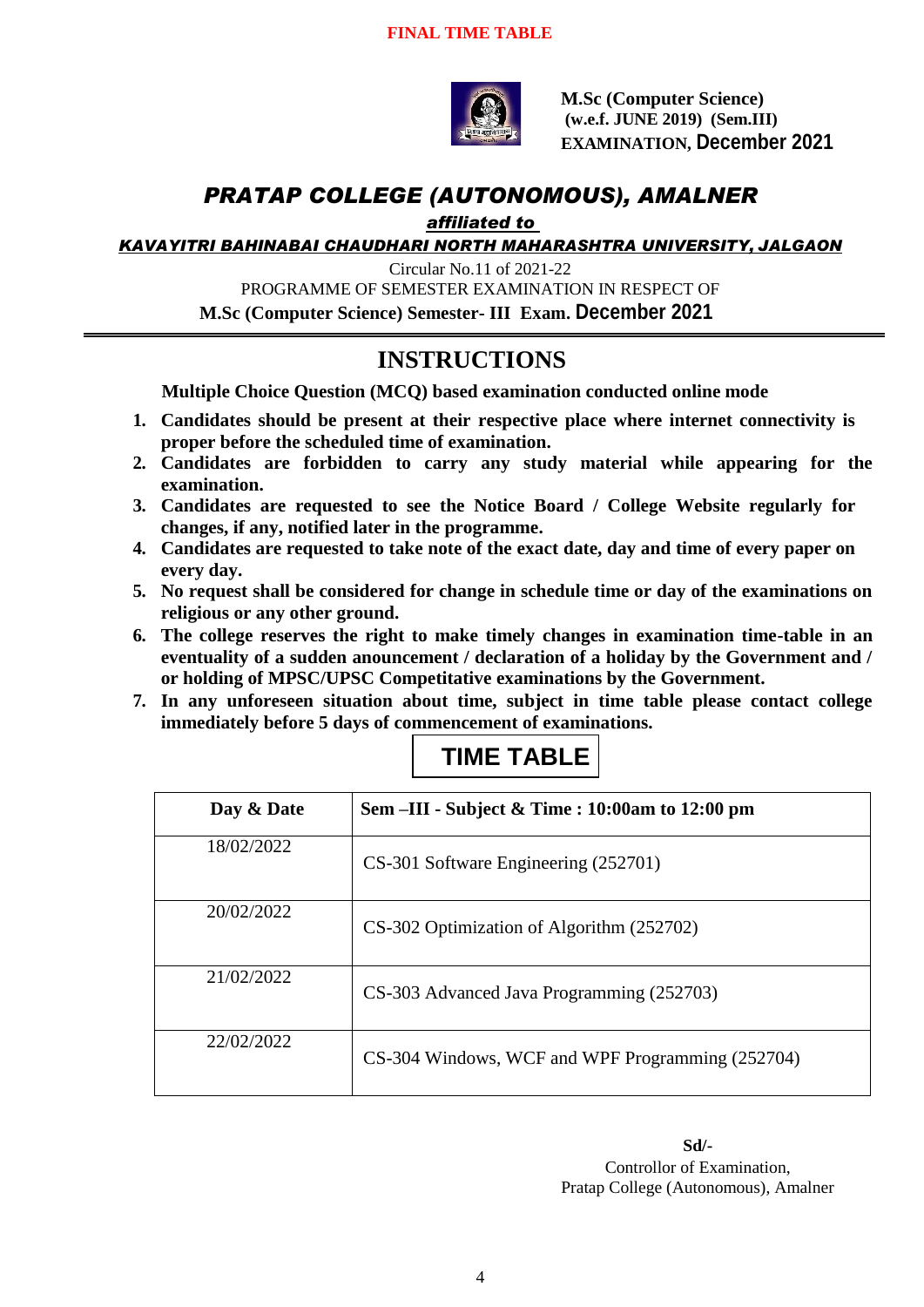

**M.Sc (Geography) ( SEM –III ) (w.e.f. JUNE 2019) EXAMINATION, December 2021**

#### *PRATAP COLLEGE (AUTONOMOUS), AMALNER*

#### *affiliated to*

*KAVAYITRI BAHINABAI CHAUDHARI NORTH MAHARASHTRA UNIVERSITY, JALGAON*

Circular No.11 of 2021-22 PROGRAMME OF SEMESTER EXAMINATION IN RESPECT OF  **M.Sc (Geography) Semester- III Exam. December 2021**

### **INSTRUCTIONS**

**Multiple Choice Question (MCQ) based examination conducted online mode**

- **1. Candidates should be present at their respective place where internet connectivity is proper before the scheduled time of examination.**
- **2. Candidates are forbidden to carry any study material while appearing for the examination.**
- **3. Candidates are requested to see the Notice Board / College Website regularly for changes, if any, notified later in the programme.**
- **4. Candidates are requested to take note of the exact date, day and time of every paper on every day.**
- **5. No request shall be considered for change in schedule time or day of the examinations on religious or any other ground.**
- **6. The college reserves the right to make timely changes in examination time-table in an eventuality of a sudden anouncement / declaration of a holiday by the Government and / or holding of MPSC/UPSC Competitative examinations by the Government.**
- **7. In any unforeseen situation about time, subject in time table please contact college immediately before 5 days of commencement of examinations.**

| Day & Date | Sem –III - Subject & Time : 10:00am to 12:00 pm   |
|------------|---------------------------------------------------|
| 18/02/2022 | GG-311 Regional Geography of India (181701)       |
| 20/02/2022 | GG-312 Environmental Geography (181702)           |
| 21/02/2022 | GG-313 Geographical Information System (181703)   |
| 22/02/2022 | GG-314 Watershed Management and Planning (181704) |

### **TIME TABLE**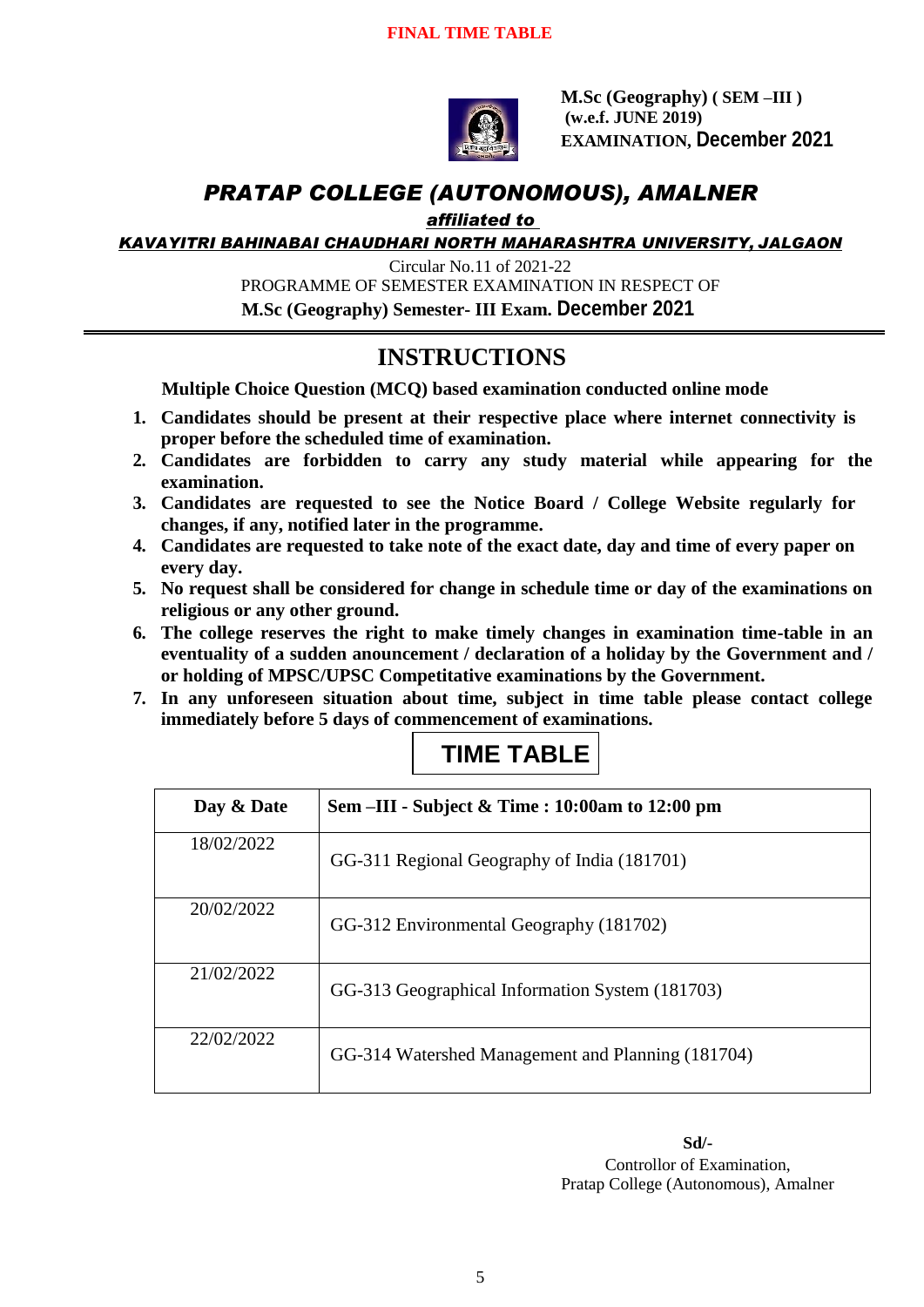

**M.Sc (Mathematics) ( SEM –III ) (w.e.f. JUNE 2019) EXAMINATION, December 2021**

#### *PRATAP COLLEGE (AUTONOMOUS), AMALNER*

*affiliated to* 

*KAVAYITRI BAHINABAI CHAUDHARI NORTH MAHARASHTRA UNIVERSITY, JALGAON*

Circular No.11 of 2021-22 PROGRAMME OF SEMESTER EXAMINATION IN RESPECT OF

 **M.Sc (Mathematics) Semester- III Exam. December 2021**

### **INSTRUCTIONS**

**Multiple Choice Question (MCQ) based examination conducted online mode**

- **1. Candidates should be present at their respective place where internet connectivity is proper before the scheduled time of examination.**
- **2. Candidates are forbidden to carry any study material while appearing for the examination.**
- **3. Candidates are requested to see the Notice Board / College Website regularly for changes, if any, notified later in the programme.**
- **4. Candidates are requested to take note of the exact date, day and time of every paper on every day.**
- **5. No request shall be considered for change in schedule time or day of the examinations on religious or any other ground.**
- **6. The college reserves the right to make timely changes in examination time-table in an eventuality of a sudden anouncement / declaration of a holiday by the Government and / or holding of MPSC/UPSC Competitative examinations by the Government.**
- **7. In any unforeseen situation about time, subject in time table please contact college immediately before 5 days of commencement of examinations.**

| Day & Date | Sem –III - Subject & Time : 10:00am to 12:00 pm |
|------------|-------------------------------------------------|
| 18/02/2022 | MT-301 Topics in Functional Analytics (111701)  |
| 20/02/2022 | MT-302 Linear Integral Equation (111702)        |
| 21/02/2022 | MT-303 Commutative Algebra (111703)             |
| 22/02/2022 | MT-304 Statistical Technique (111741)           |
| 23/02/2022 | MT-305 Lattice Theory (111742)                  |

**TIME TABLE**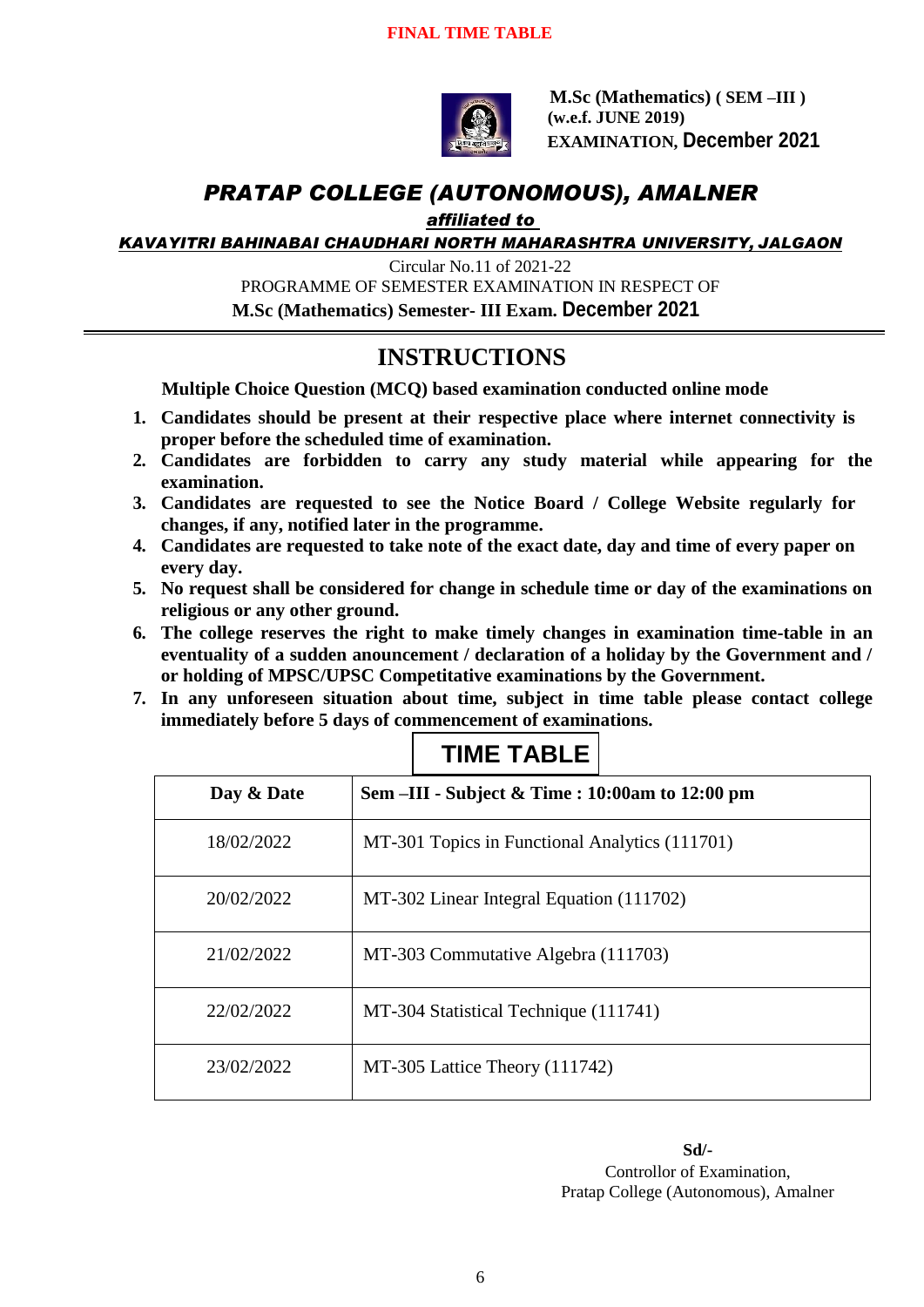#### **FINAL TIME TABLE**



**M.Sc (Physics) ( SEMESTER – III ) (w.e.f. JUNE 2019) EXAMINATION, December 2021**

#### *PRATAP COLLEGE (AUTONOMOUS), AMALNER*

#### *affiliated to*

*KAVAYITRI BAHINABAI CHAUDHARI NORTH MAHARASHTRA UNIVERSITY, JALGAON*

Circular No.11 of 2021-22

PROGRAMME OF SEMESTER EXAMINATION IN RESPECT OF

**M.Sc (Physics) Semester- III Exam. December 2021**

#### **INSTRUCTIONS**

**Multiple Choice Question (MCQ) based examination conducted online mode**

- **1. Candidates should be present at their respective place where internet connectivity is proper before the scheduled time of examination.**
- **2. Candidates are forbidden to carry any study material while appearing for the examination.**
- **3. Candidates are requested to see the Notice Board / College Website regularly for changes, if any, notified later in the programme.**
- **4. Candidates are requested to take note of the exact date, day and time of every paper on every day.**
- **5. No request shall be considered for change in schedule time or day of the examinations on religious or any other ground.**
- **6. The college reserves the right to make timely changes in examination time-table in an eventuality of a sudden anouncement / declaration of a holiday by the Government and / or holding of MPSC/UPSC Competitative examinations by the Government.**
- **7. In any unforeseen situation about time, subject in time table please contact college immediately before 5 days of commencement of examinations.**

# **TIME TABLE**

| Day & Date | Sem $\text{-III}$ - Subject & Time : 10:00am to 12:00 pm |
|------------|----------------------------------------------------------|
| 18/02/2022 | PHY-301 Atomic and Molecular Physics (121701)            |
| 20/02/2022 | PHY-302-A) Materials Synthesis Methods (121721)          |
| 21/02/2022 | PHY-303-A) Systematic Materials Analysis (121731)        |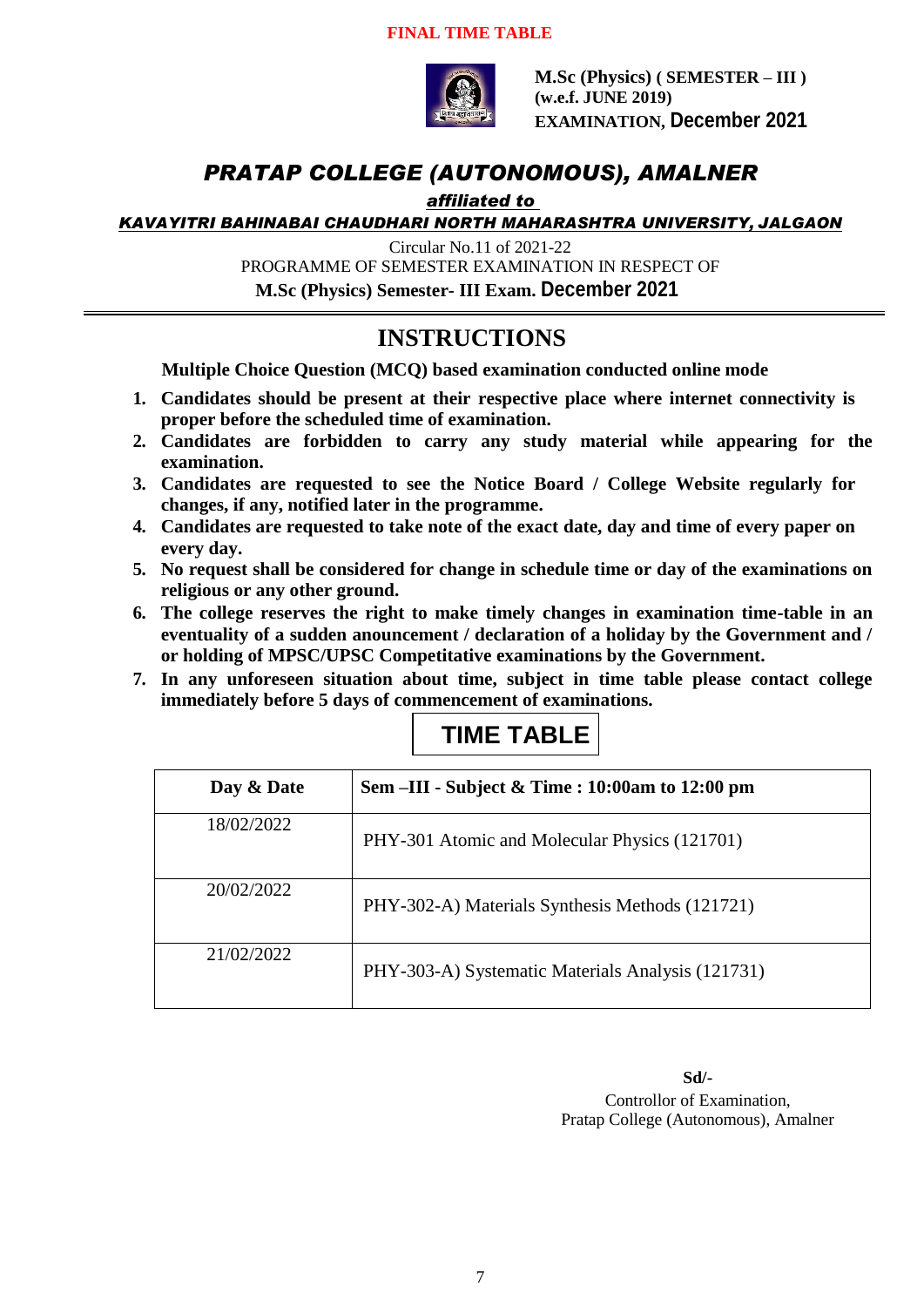#### **FINAL TIME TABLE**



**M.Sc (Inorganic Chemistry) (SEMESTER – III ) (w.e.f. JUNE 2019) EXAMINATION, December 2021**

#### *PRATAP COLLEGE (AUTONOMOUS), AMALNER*

#### *affiliated to*

*KAVAYITRI BAHINABAI CHAUDHARI NORTH MAHARASHTRA UNIVERSITY, JALGAON*

Circular No.11 of 2021-22

PROGRAMME OF SEMESTER EXAMINATION IN RESPECT OF **M.Sc (Inorganic Chemistry) Semester- III Exam. December 2021**

### **INSTRUCTIONS**

**Multiple Choice Question (MCQ) based examination conducted online mode**

- **1. Candidates should be present at their respective place where internet connectivity is proper before the scheduled time of examination.**
- **2. Candidates are forbidden to carry any study material while appearing for the examination.**
- **3. Candidates are requested to see the Notice Board / College Website regularly for changes, if any, notified later in the programme.**
- **4. Candidates are requested to take note of the exact date, day and time of every paper on every day.**
- **5. No request shall be considered for change in schedule time or day of the examinations on religious or any other ground.**
- **6. The college reserves the right to make timely changes in examination time-table in an eventuality of a sudden anouncement / declaration of a holiday by the Government and / or holding of MPSC/UPSC Competitative examinations by the Government.**
- **7. In any unforeseen situation about time, subject in time table please contact college immediately before 5 days of commencement of examinations.**

# **TIME TABLE**

| Day & Date | Sem –III - Subject & Time : 10:00am to 12:00 pm             |
|------------|-------------------------------------------------------------|
| 18/02/2022 | CH-330 Co-ordination Chemistry (I) (132701)                 |
| 20/02/2022 | CH-331 Inorganic Polymer Chemistry (132702)                 |
| 21/02/2022 | CH-332 Physical Methods in Inorganic Chemistry (132703)     |
| 22/02/2022 | CH-333 Some Selected Topics in Inorganic Chemistry (132704) |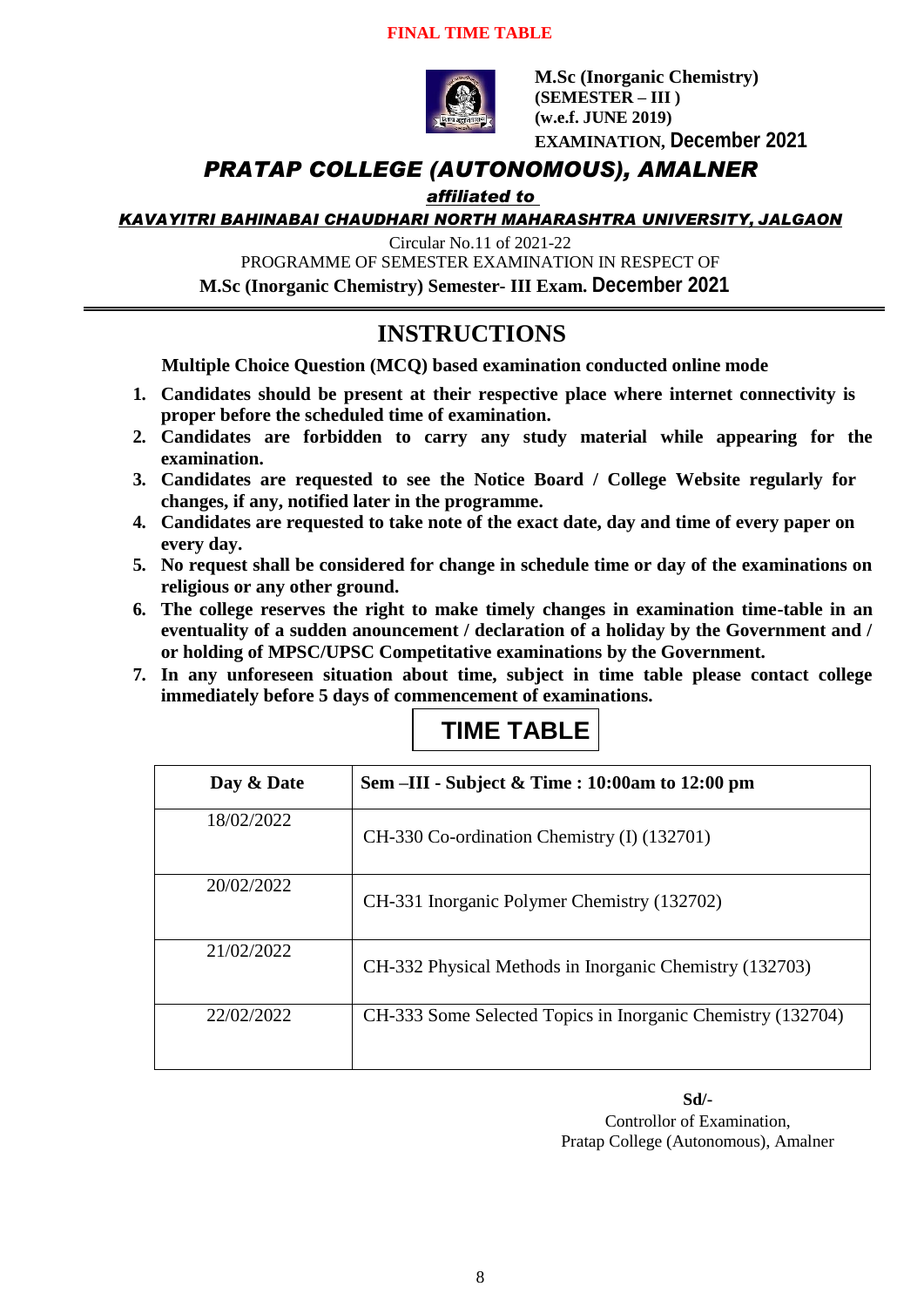

**M.Sc (Organic Chemistry) (SEMESTER – III ) (w.e.f. JUNE 2019) EXAMINATION, December 2021**

### *PRATAP COLLEGE (AUTONOMOUS), AMALNER*

*affiliated to* 

*KAVAYITRI BAHINABAI CHAUDHARI NORTH MAHARASHTRA UNIVERSITY, JALGAON*

Circular No.11 of 2021-22

PROGRAMME OF SEMESTER EXAMINATION IN RESPECT OF

**M.Sc (Organic Chemistry) Semester- III Exam. December 2021**

### **INSTRUCTIONS**

**Multiple Choice Question (MCQ) based examination conducted online mode**

- **1. Candidates should be present at their respective place where internet connectivity is proper before the scheduled time of examination.**
- **2. Candidates are forbidden to carry any study material while appearing for the examination.**
- **3. Candidates are requested to see the Notice Board / College Website regularly for changes, if any, notified later in the programme.**
- **4. Candidates are requested to take note of the exact date, day and time of every paper on every day.**
- **5. No request shall be considered for change in schedule time or day of the examinations on religious or any other ground.**
- **6. The college reserves the right to make timely changes in examination time-table in an eventuality of a sudden anouncement / declaration of a holiday by the Government and / or holding of MPSC/UPSC Competitative examinations by the Government.**
- **7. In any unforeseen situation about time, subject in time table please contact college immediately before 5 days of commencement of examinations.**

| Day & Date | Sem –III - Subject & Time : 10:00am to 12:00 pm                                             |
|------------|---------------------------------------------------------------------------------------------|
| 18/02/2022 | CH-350 Organic Reaction Mechanism (133701)                                                  |
| 20/02/2022 | CH-351 Spectroscopic Methods in Structure Determination (133702)                            |
| 21/02/2022 | CH-352 Organic Steriochemistry (133701)                                                     |
| 22/02/2022 | CH-353 Free radical, photochemistry, Pericyclic reaction and their<br>applications (133704) |

# **TIME TABLE**